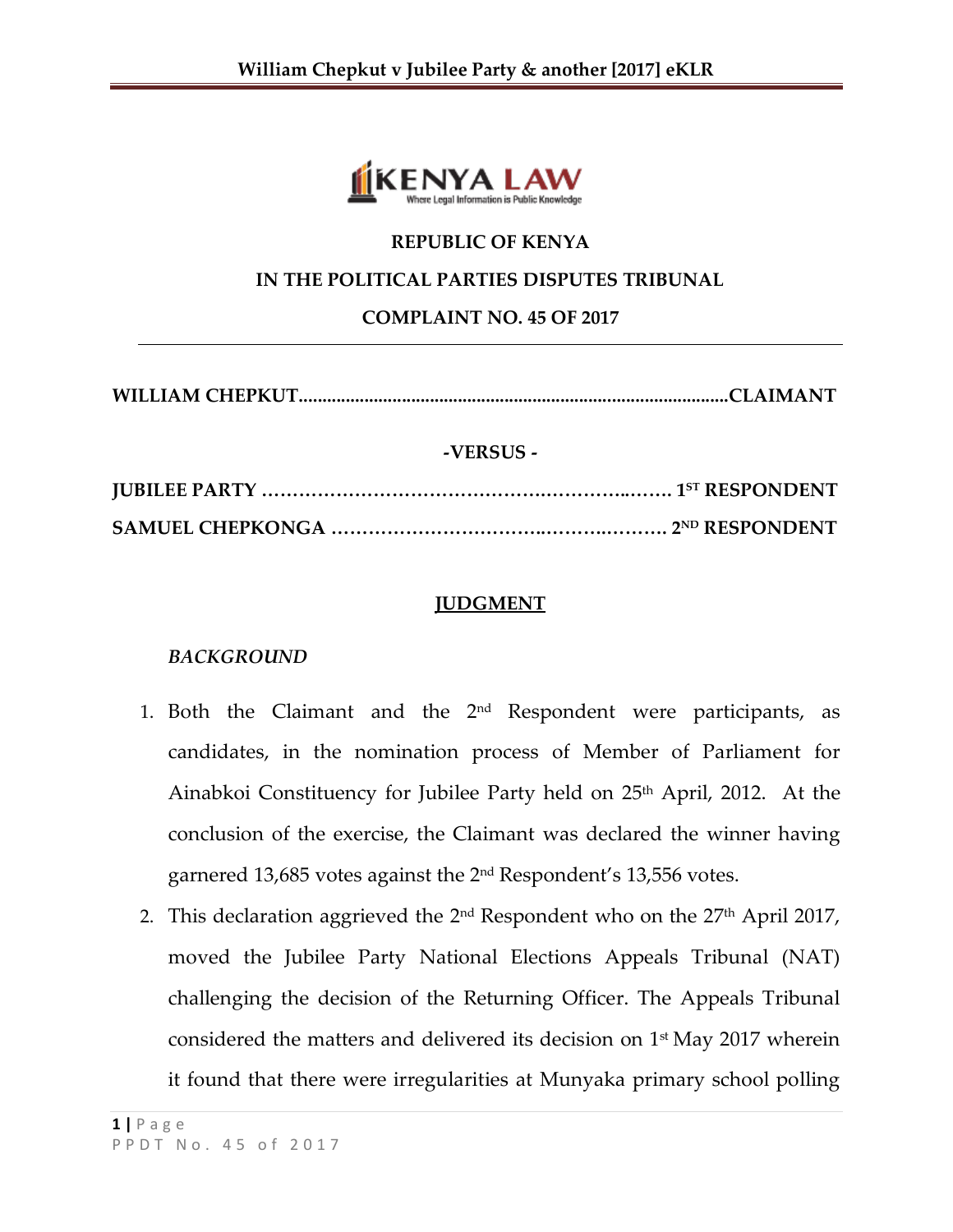station and directed that a fresh nomination exercise be conducted on or before 3rd May 2017.

- 3. This decision of the NAT aggrieved the Claimant who proceeded to file this complaint seeking the following orders, that:
	- *a) The Ruling of the 1st Respondent delivered on 1st May 2017 be set aside.*
	- *b) The Complainant be declared as the duly nominated candidate to vie for the position of Member of National Assembly, Ainabkoi Constituency under the Jubilee Party ticket*
	- *c) The 2nd Respondent be directed to issue a certificate to the Complainant and the duly nominated candidate to vie for the position of Member of National Assembly Ainabkoi, Constituency under the Jubilee Party ticket.*
	- *d) The Costs of this complaint and the complaint before the 1st Respondent ( Appeal No. 11 of 2017) be granted to the Complainant herein.*
	- *e) Any other order that this Honourable Tribunal deem fit and just in the circumstances.*
- 4. On 2 nd May, 2017 Ms. Oruko, Counsel for the Claimant moved this Tribunal by way of Notice of Motion under Certificate of Urgency, seeking *inter alia* an order barring the Jubilee party from proceeding with the nomination exercise at Munyaka primary polling station. This Tribunal certified the matter urgent, and in the interest of justice of the matter,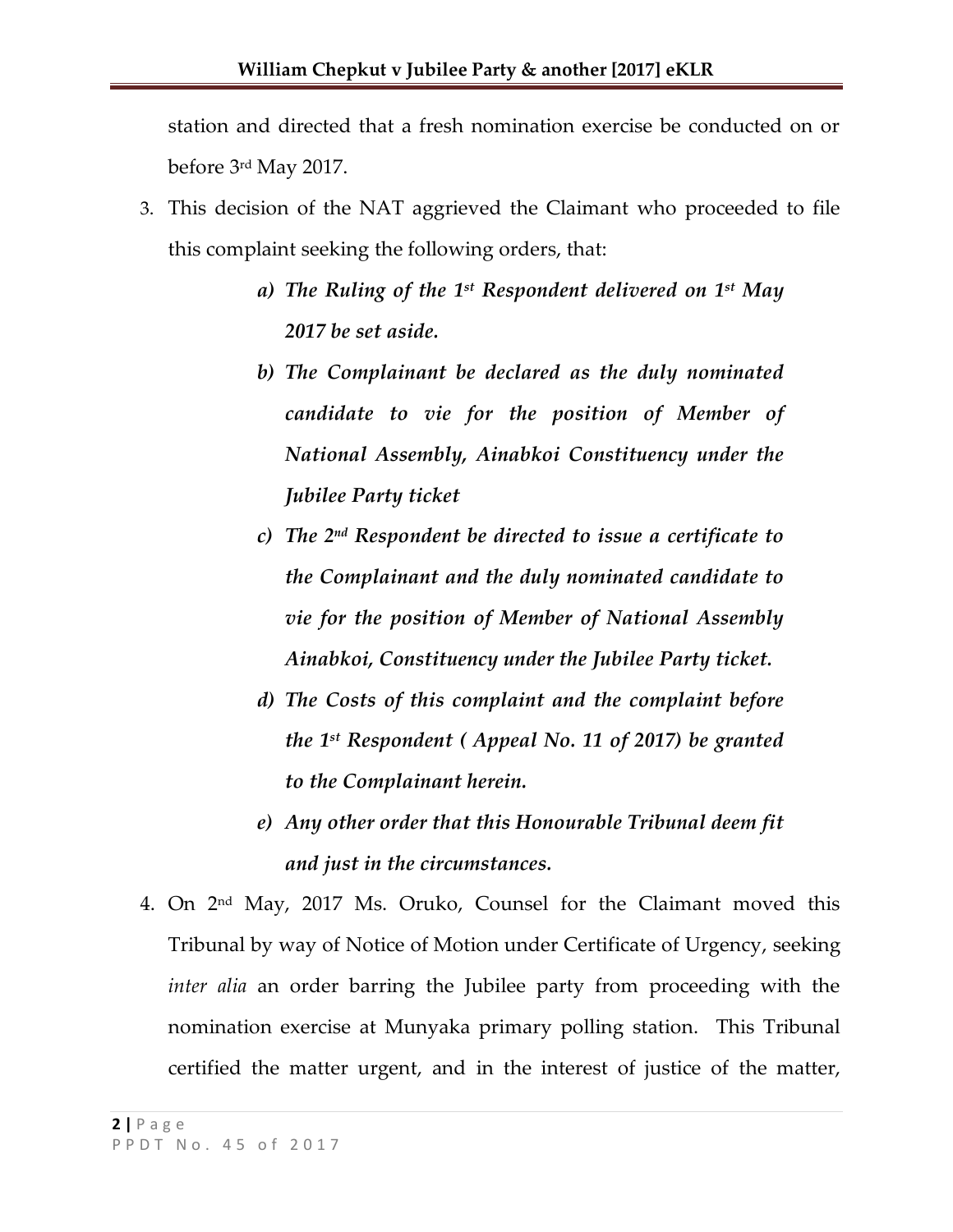granted an order temporarily barring Jubilee party from proceeding with the nomination in respect of Munyaka primary school polling station pending the hearing and determination of this complaint. This matter was heard inter partes before this Tribunal on 3rd May, 2017.

## *SUBMISSIONS*

- 5. The crux of the Claimant's case is that NAT erred in its decision of  $1<sup>st</sup>$  May 2017 when it ordered a repeat of the nomination exercise for Munyaka. NAT made a finding that the nomination at Munyaka polling station was in breach of Rule 25.1 of the party's Nomination Rules, hence cancelled the results. It held that the closure of the polling station at 3.30 am on  $26<sup>th</sup>$ April, 2017, having been opened at 3pm the previous day amounted to an election irregularity.
- 6. It was submitted that the NAT in its decision failed to take into account the full text and meaning of Rule 25(1) of the Jubilee Party Nomination Rules. According to the complainant, Rule 25(1) allows for the extension of voting time where firstly, the polling station opens after 6am upon consultation with candidates and the Election Board; and secondly, where there are people in the queue past 5 pm. He contends that the Rules do not prohibit extension of time beyond one day and thus this Tribunal should consider what reasonable extension is. She referred to affidavits on record in submitting that there were voters at the polling station at 2 am. She referred to the affidavit of Nancy Bungey, the presiding officer.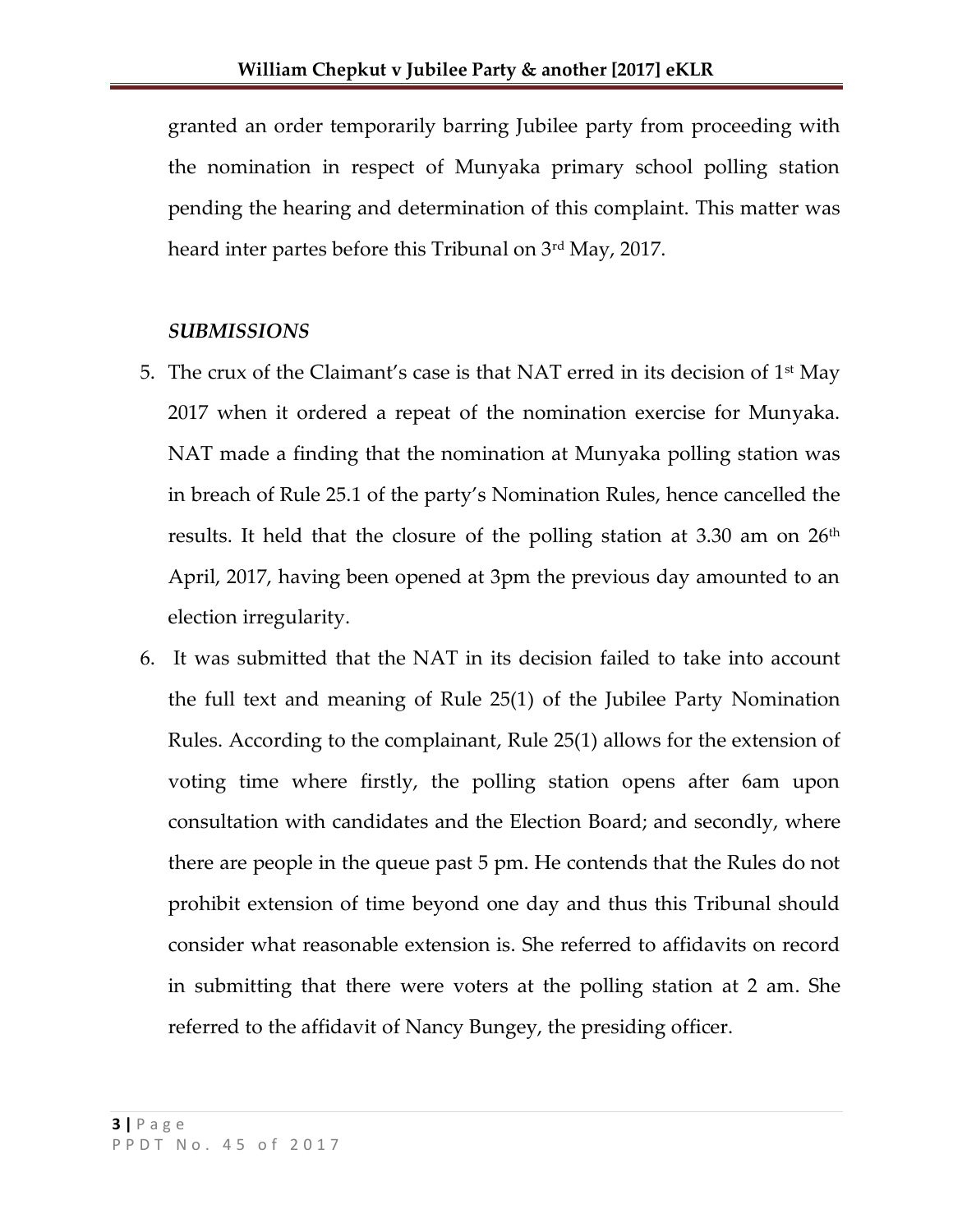- 7. The decision of the NAT was also faulted for holding that the  $2<sup>nd</sup>$ respondent was not consulted on the extension of the voting to 3.30 a.m on April, 2016. It was submitted that all aspirants were consulted before the extension was done. Hence NAT erred in its holding that the extension was in breach of Rule 25.1 of the Rules as there was no consultation.
- 8. Thirdly, NAT's decision was impugned for its biasness. In this regard, it was submitted that the tribunal was biased and inconsistent in how it addressed Munyaka polling station. It was submitted that while it had held that the late closure of Munyaka polling station amounted to an irregularity and nullified the results, in the '*Buzeki* appeal' (*Ruling of the Jubilee Party National Elections Appeals Tribunal in Appeal No. 13 of 2017: Zedekiah Kiprop Buzeki Bundotich vs Jackson Mandago Kiplagat & Another*), the same tribunal held that the late closure of the polling station was not a non-compliance with the law. Counsel cited the case of *Abdikam Osman Mohamed & another v IEBC & 2 others [2013] eKLR,* where it was held that spilling over the elections to another day is not an irregularity. In that case, there had been violence on the polling day and the station was closed at 10.40 pm and reopened the following day until 1pm. Counsel reiterated that the holding in that case was upheld by the Supreme Court in the case of *Nathif Jama Adam v Abdikhaim Osman Mohamed & 3 others [2014] eKLR*.
- 9. For these reasons, the claimant prayed that the NAT decision be set aside and that he be declared the winner and nominated candidate of the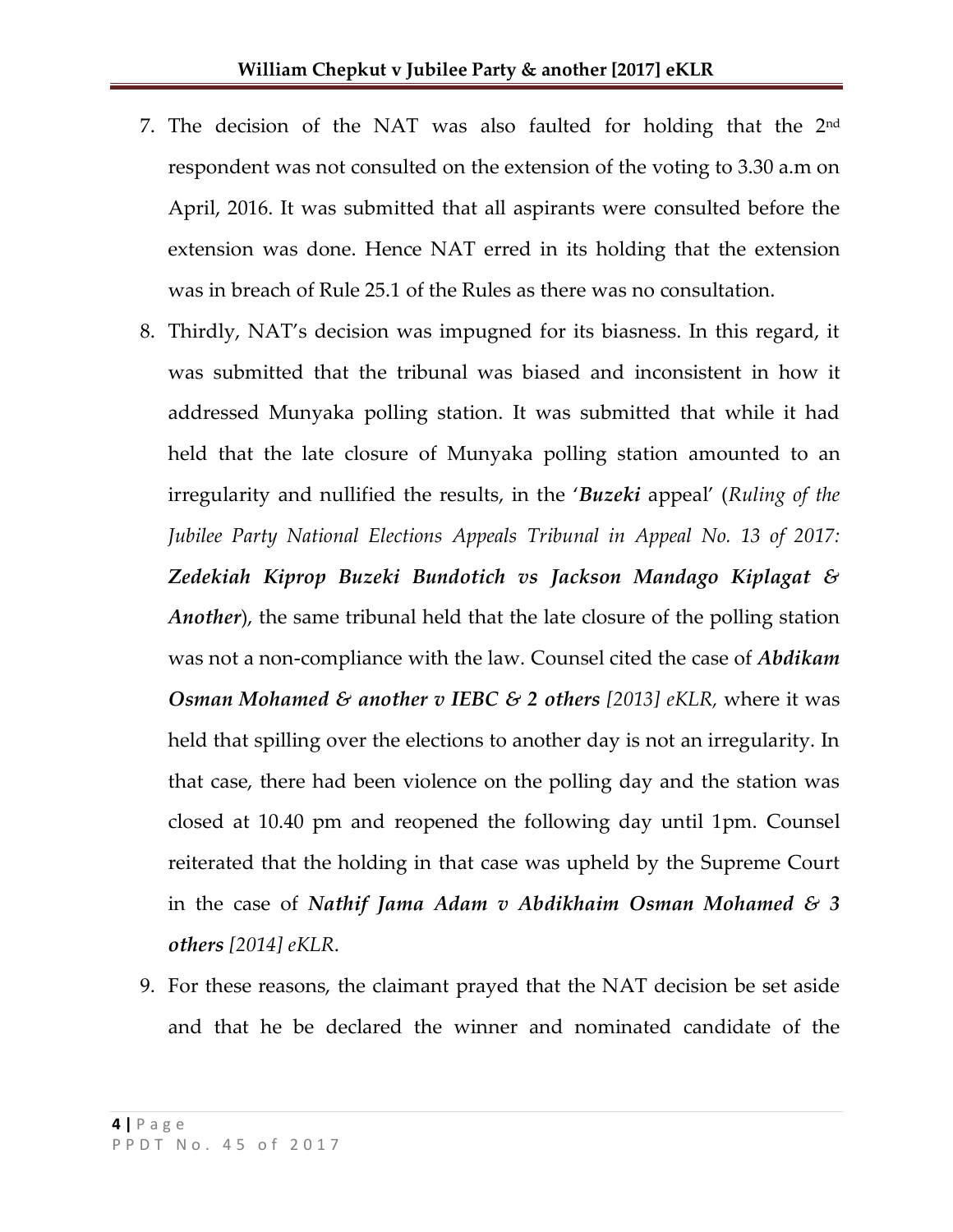position of Member of the National Assembly, Ainabkoi Constituency under the Jubilee party.

- 10. The  $2<sup>nd</sup>$  respondent supports the decision of the NAT as being founded on facts, law and equity. Through his counsel, Mr. Katwa Kigen, he urged the Tribunal to be cautious not to look at new materials not before the NAT as this was an appeal. In this regard, he submitted that all the four affidavits on record introduced the issue of consultation while in fact, Mr. Chepkonga was never consulted. Counsel also argued that even the Claimant himself does not concede that he was consulted and that the affidavits on consultations were sworn by two 'busy bodies' that had zero votes from Munyaka polling station.
- 11.Agreeing that it was common ground that the polling station opened in the afternoon and closed at 3.30am, it was submitted that the nominations at Munyaka Primary School was contaminated by multiplicity of votes cast by voters. That this point was conceded by the Jubilee Uasin Gishu Nomination Co-ordinator. He submitted that the exercise was flawed for various reasons such as: multiplicity of voters voting, most of the voters were men hence disenfranchising women who for their security at night kept off the polling station.
- 12.Counsel sought to distinguish the decision in *Abdikam Osman Mohammed* submitting that in this case the elections were postponed to the following day at 10pm when the polling station was closed. It was then opened the following day and closed at 1pm. However, in Munyaka, there was no postponement of election but voting carried on until 3.30 am the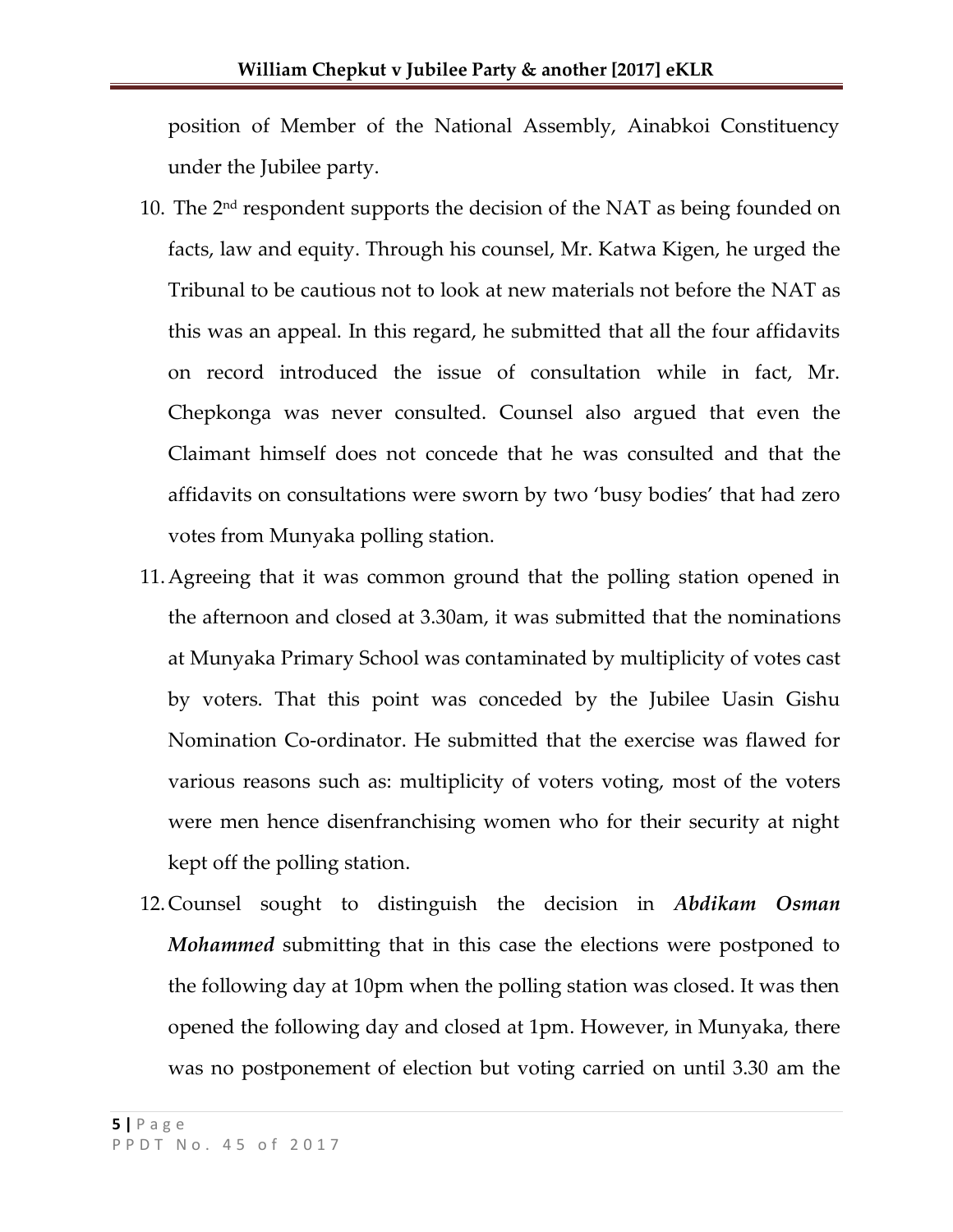following day. That the Munyaka election was designed to be conducted at night while elections generally are designed to be conducted during the day. Further, that in the *Abdikam Osman Mohammed* case, it was held that a reasonable explanation ought to be given for such an extension. In the Munyaka case, it was submitted that no explanation was given.

- 13.Counsel also distinguished the *Buzeki* case arguing that in that case, the issue was the opening of the polling station late while in this case, the issue is the opening of the polling station upto 3.30 am. He urged the Tribunal to consider that in this case, the thinness of the margin of votes was grave and affects the credibility of the process; unlike in the *Buzeki* case where given the margin, even with all the votes of Munyaka, Hon. Mandago will still win. Hence counsel urged the Tribunal to allow the fresh nomination as it is the fairest thing to all the parties concerned: even the electorate would get a chance to elect a representative off their own choice.
- 14. The  $1<sup>st</sup>$  respondent opposed the claimant's case by filing ground of objections in which they support the decision of the NAT. Through Counsel Mr. Ombasa, it was submitted that the tribunal's decision was not only based on the issue of consultation but others factors too such as multiplicity of votes and other irregularities were considered.

#### *ISSUES FOR DETERMINATION*

15. The main issue for determination in this case is whether the nomination exercise at Munyaka primary polling station was conducted in accordance with the law and whether it affected the results.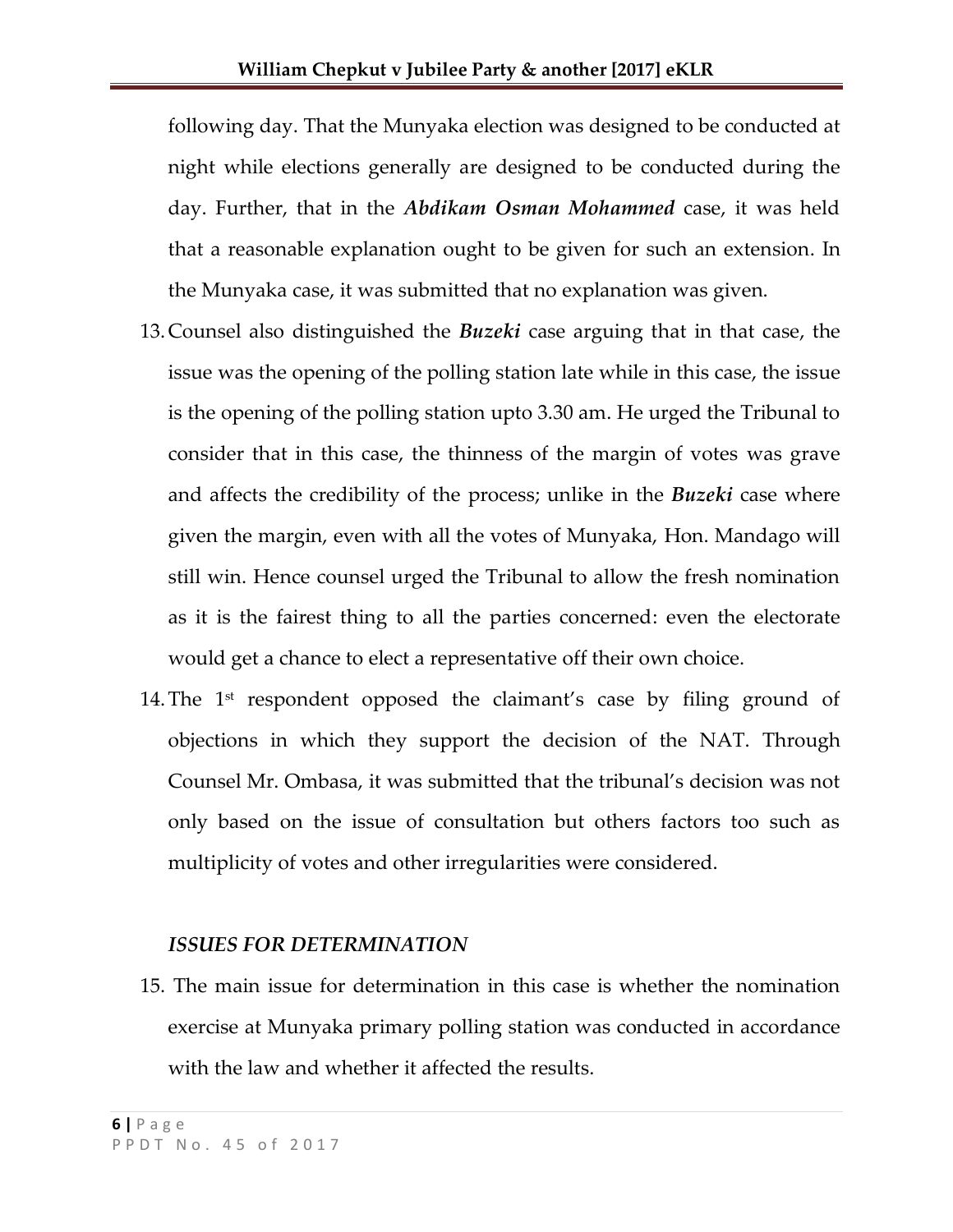## *ANALYSIS*

- 16.The resolution of this complaint before this Tribunal turns on the events that happened at Munyaka polling stations between  $25<sup>th</sup>$  and  $26<sup>th</sup>$  April, 2017. It is common ground that this polling station opened at 3pm on the afternoon of  $25<sup>th</sup>$  April, 2017 and closed at 3.30 am on the morning of  $26<sup>th</sup>$ April, 2017. The significance of this polling station cannot be underestimated as it is also agreed that it was the 'game changer' in this election.
- 17.This issue formed the crux of the appeal before the Jubilee Party National Elections Appeals Tribunal. As to whether the nominations were marred with electoral irregularities, it was held:

**"By their own admission the parties herein have all cited electoral irregularities and malpractices in the nomination process. It is noteworthy that parties unanimously cited Munyuka polling station as the one that was substantially flawed."**

18.On the basis of this finding, the NAT found that the extension of the voting in Munyaka to 3.30am breached section 25.1 of the party's Nomination Rules and relying on the cases of *Morgan and others v Simpson and another [1974] 3 ALL E.R. 722* and *Mbowe v Eliufoo [1967] EA 240, 242*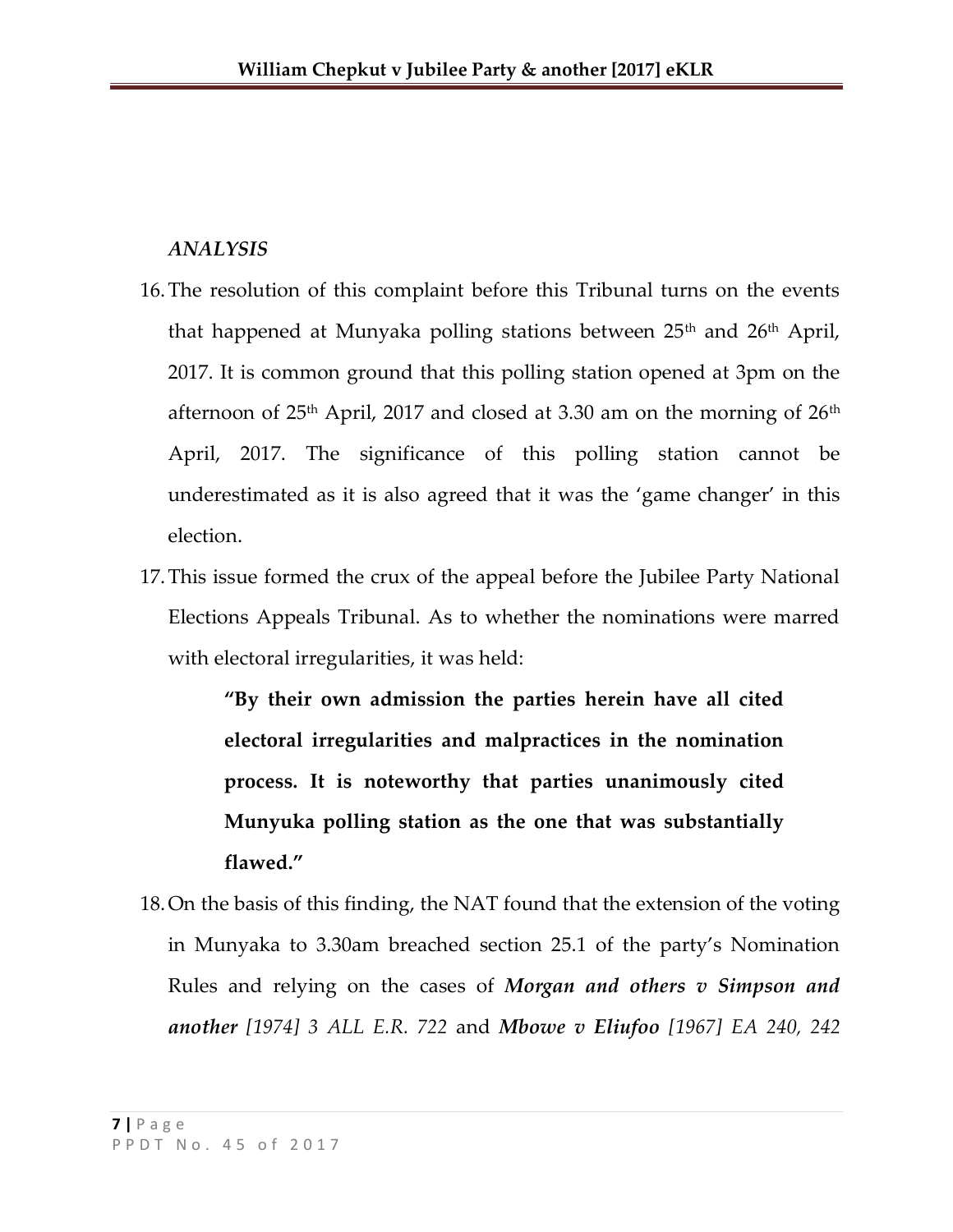held that the margin of 129 votes was quite narrow, the process was not transparent, free and fair and in effect affected the results.

19.The claimant argued that there was nothing wrong with the opening of the polling station until 3.30am and cited section 25.1 of the Rules. Section 25.1 provides:

> **"Nomination polling shall be carried out between 6.00 a.m. and 5.00pm at each Polling Centre. Provided, however, that:-**

> > **i. the Presiding Officer may, where the polling station has opened in good time, extend nomination by no more than one (1) hour for reasons to be recorded in writing and announced to the assembly of voters, and ii. in the event that a polling station has opened later than 6.00 a.m the Presiding Officer may upon consultations with the candidates and the Elections Board extend the closing time by a reasonable time beyond 5.00 pm."**

20. We are in agreement with counsel for the Claimant in her interpretation of section 25.1 of the Nomination Rules. It is clear that part (i) refers to cases where the polling station was opened promptly but due to some factors that the presiding officer considers, he may extend the opening of the polling station. However, it is crucial that the reasons for that extension have to be recorded in writing and announced to the voters gathered (assembly of voters). This limb is not in issue before us.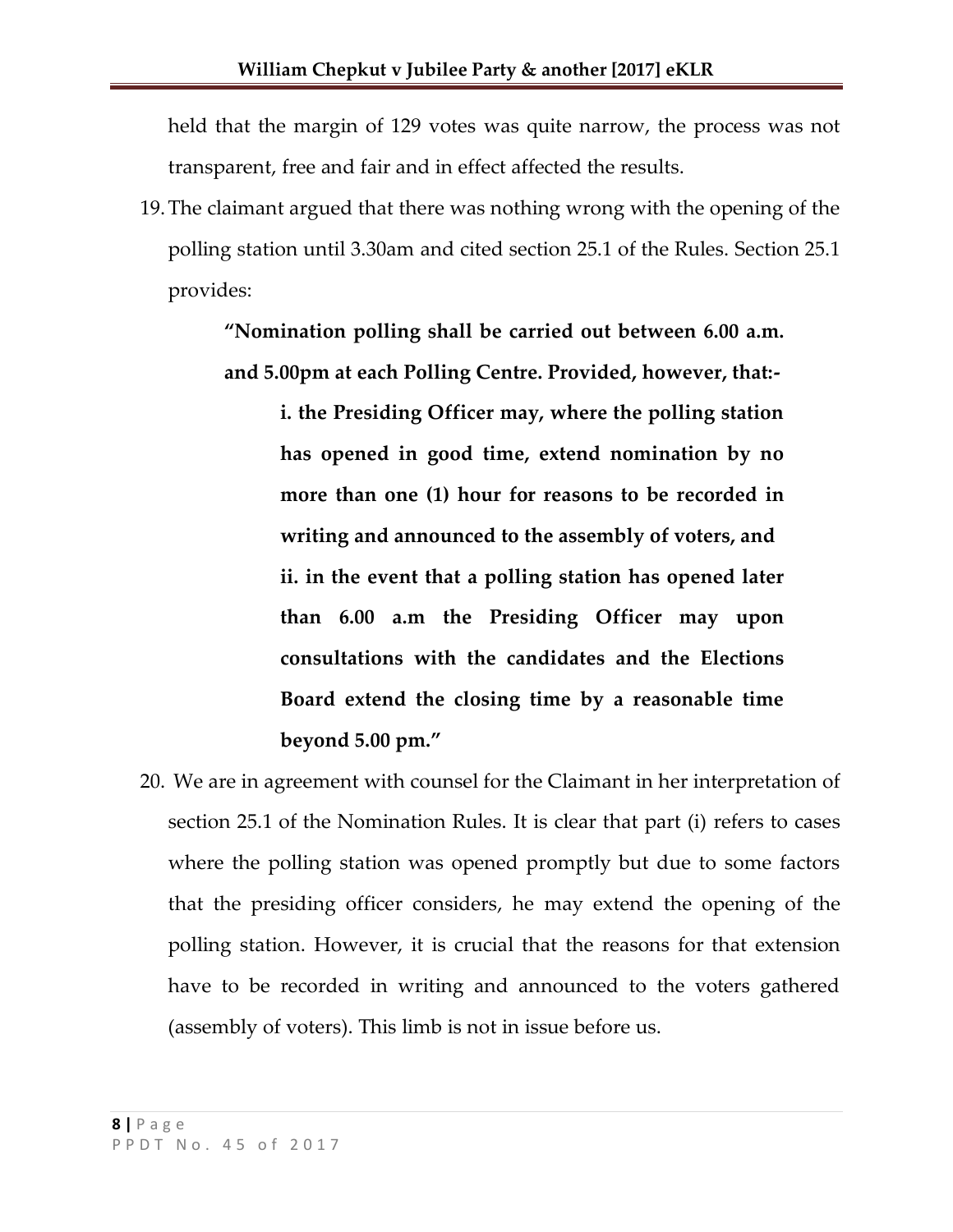- 21.The second limb is where the station opens later than 6.00 am. In this case, before an extension is allowed: there must be consultations between the presiding officer, the candidates and the Elections Board; and the extension should be for a reasonable time beyond 5p.m. This limb is the one applicable to the case before us.
- 22. Generally speaking, we are in agreement with Counsel for the  $2<sup>nd</sup>$ respondent that elections are designed to be conducted during the day. Even where voting is extended into the night, that is the exception and not the norm. Hence in our opinion, such an extension into the night (beyond 5p.m) cannot be said to be reasonable where it is cumulatively longer than the stipulated time. It cannot be reasonable to say that the extension can go on upto 3.30am in the morning. Several factors come into play in such a scenario. There are issues of security of both the voters and the votes. Long night working hours are also susceptible to other factors such as human fatigue on the part of the election officers and such a long extension will negatively on the election.
- 23. The second factor is consultation. On this, there is no consensus whether there was consultation before the extension. The  $2<sup>nd</sup>$  respondent avers that he was never consulted. Sitting on appeal of the NAT decision, this Tribunal has no otherwise but to consider what the NAT factually considered. In its decision of  $1<sup>st</sup>$  May, 2017 it never addressed the issue of consultation. As such we are unable to make a decision whether indeed there was consultation.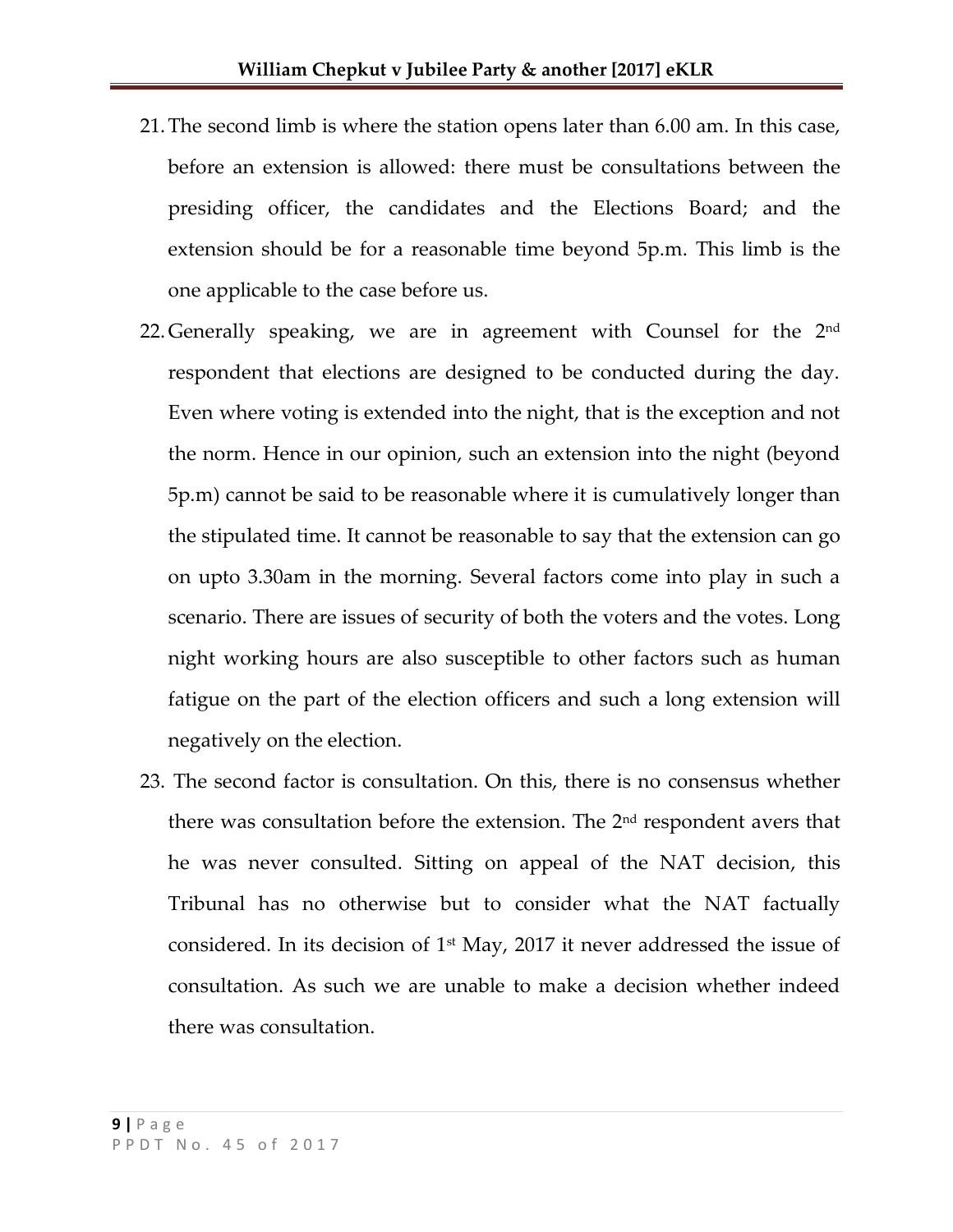- 24.All parties agree on the malpractices that happened in this matter. What is contested is whether they impacted the results. We have considered the various case law cited by both parties. We have also considered the narrow margin of 129 votes and we are in agreement that the elections irregularities at Munyaka primary school, polling station, did gravely impact the results. The extension of the voting to 3.30am on  $26<sup>th</sup>$  April, 2017 was contrary to the party's Nomination Rules and contrary to the general Electoral laws on conducting of elections. This night voting rendered the exercise void due to the numerous irregularities, which irregularities impacted the final results.
- 25.Consequently we are inclined to dismiss the claim before us which we hereby do. As a consequence, we render the following orders:
	- *1) The Complaint dated 2nd May, 2017 is hereby dismissed.*
	- *2) For avoidance of doubt, the decision of the Jubilee Party National Elections Appeals Tribunal dated 1 st May, 2017 is hereby affirmed with the consequence that the 1st respondent shall hold fresh nomination to be conducted in Munyuka Primary School polling station within the next 48 hours of this judgment.*
	- *3) In the interest of party unity, each party to bear its own costs in this matter.*
- 26. Orders accordingly.

# **DATED AT NAIROBI THIS 4 TH DAY OF May 2017.**